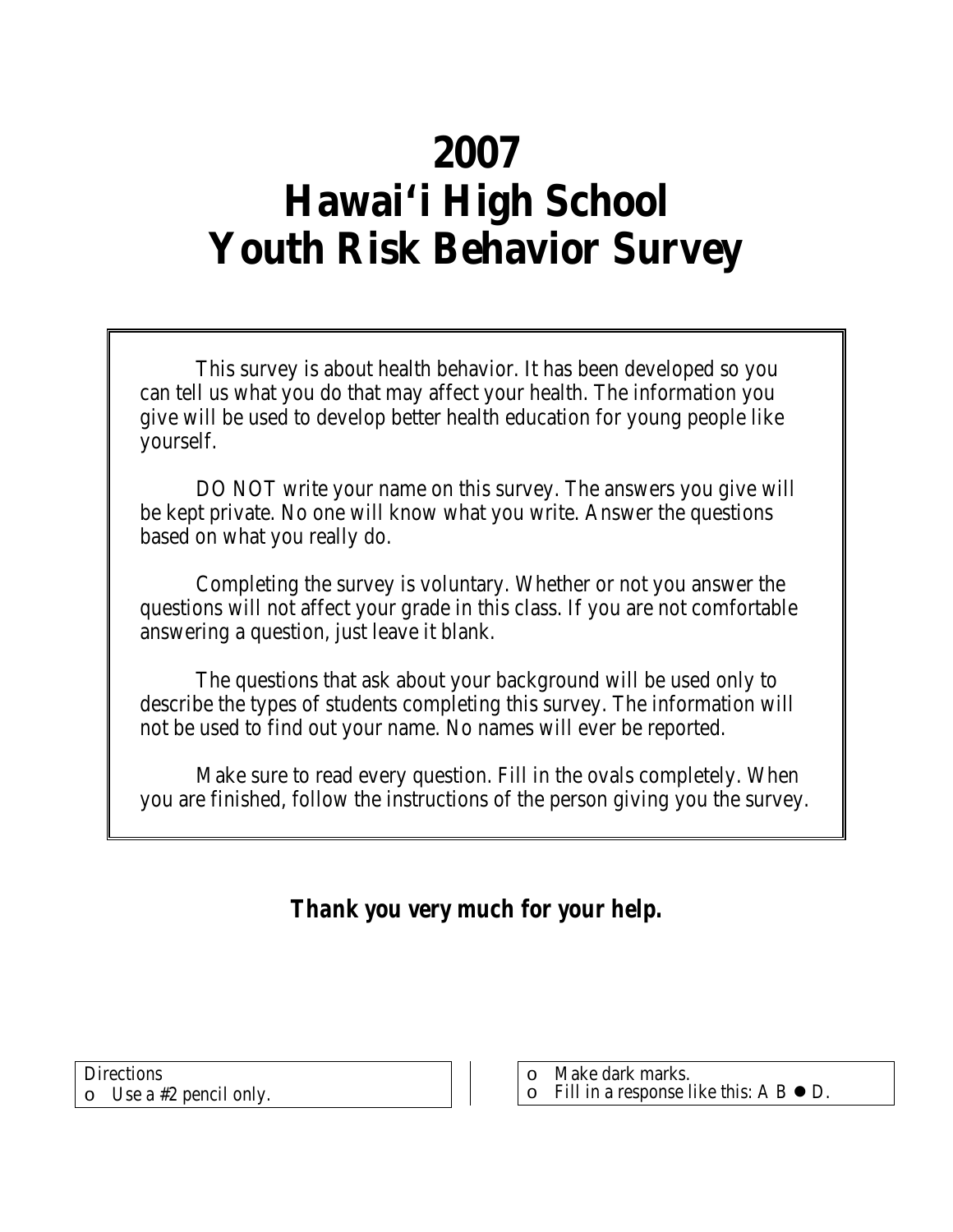- o If you change your answer, erase your old answer completely.
- 1. How old are you?
	- A. 12 years old or younger
	- B. 13 years old
	- C. 14 years old
	- D. 15 years old
	- E. 16 years old
	- F. 17 years old
	- G. 18 years old or older
- 2. What is your sex?
	- A. Female<br>B. Male
	- Male
- 3. In what grade are you?
	- A. 9th grade
	- B. 10th grade
	- C. 11th grade
	- D. 12th grade
	- E. Ungraded or other grade
- 4. Are you Hispanic or Latino?
	- A. Yes<br>B. No
	- N<sub>o</sub>
- 5. What is your race? **(Select one or more responses.)**
	- A. American Indian or Alaska Native
	- B. Black or African American
	- C. Filipino
	- D. Japanese
	- E. Native Hawaiian/Part Hawaiian
	- F. Other Asian
	- G. Other Pacific Islander
	- H. White

6. How tall are you without your shoes on?

Directions: Write your height in the shaded blank boxes. Fill in the matching oval below each number.

#### Example

| Height                            |                                           |  |  |  |
|-----------------------------------|-------------------------------------------|--|--|--|
| Feet                              | <b>Inches</b>                             |  |  |  |
| 5                                 | 11                                        |  |  |  |
| $\overline{\circledS}$            | $^{\copyright}$                           |  |  |  |
| $_{\textcircled{\scriptsize{4}}}$ | $^\copyright$                             |  |  |  |
|                                   | $\bar{\bar{\odot}}$                       |  |  |  |
| $_{\circledS}$                    | $\overline{\bigoplus_{\tau}}$             |  |  |  |
| $^\oslash$                        | $\overline{\overset{\circ}{\mathcal{D}}}$ |  |  |  |
|                                   | $\overline{\mathbb{G}}$                   |  |  |  |
|                                   | $^{\circledR}$                            |  |  |  |
|                                   | $_{\circledS}$                            |  |  |  |
|                                   | $^\circledR$                              |  |  |  |
|                                   | $^\copyright$                             |  |  |  |
|                                   | $^{\circledR}$                            |  |  |  |
|                                   |                                           |  |  |  |

7. How much do you weigh without your shoes on?

> Directions: Write your weight in the shaded blank boxes. Fill in the matching oval below each number.

#### Example

| Weight           |                         |                                      |  |  |  |
|------------------|-------------------------|--------------------------------------|--|--|--|
| <b>Pounds</b>    |                         |                                      |  |  |  |
| $\boldsymbol{l}$ | $\overline{\mathbf{5}}$ | $\overline{\mathbf{3}}$              |  |  |  |
|                  | $\overline{\mathbb{O}}$ | $\overline{\mathbb{O}}$              |  |  |  |
| T                | $^\circledR$            | $^\circledR$                         |  |  |  |
| ઉ                | $\overline{c}$          | T                                    |  |  |  |
|                  | T                       | ٠                                    |  |  |  |
|                  |                         | $\overline{\textcircled{\small{4}}}$ |  |  |  |
|                  | г                       | $_{\mathbb{G}}$                      |  |  |  |
|                  | $_{\circledS}$          | $^\copyright$                        |  |  |  |
|                  | T                       | $\bar{Q}$                            |  |  |  |
|                  | ⑧                       | ඹ                                    |  |  |  |
|                  | ତ୍ର                     | ୍ତ                                   |  |  |  |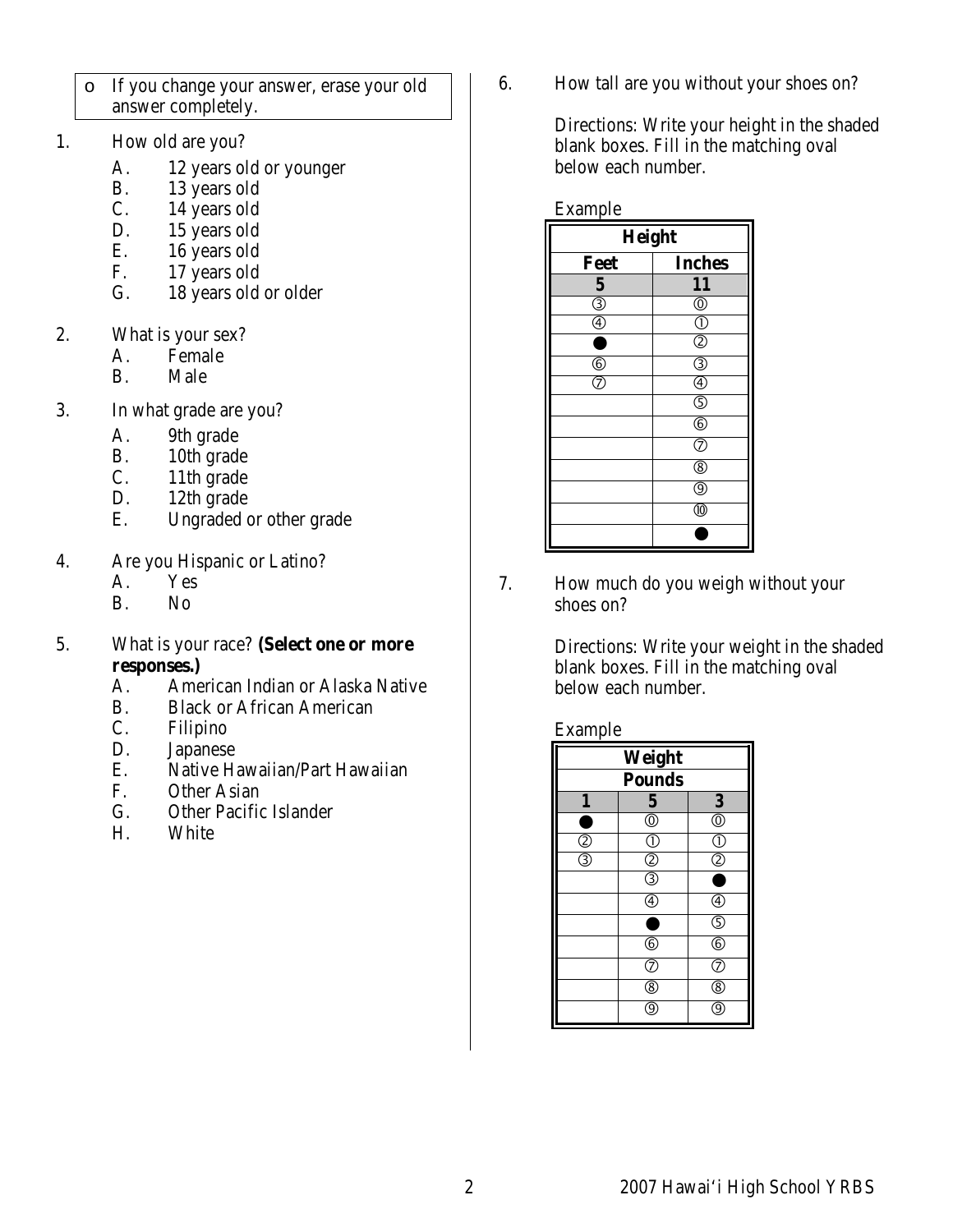# **The next 4 questions ask about personal safety.**

- 8. **When you rode a bicycle** during the past 12 months, how often did you wear a helmet?
	- A. I did not ride a bicycle during the past 12 months
	- B. Never wore a helmet
	- C. Rarely wore a helmet
	- D. Sometimes wore a helmet
	- E. Most of the time wore a helmet
	- F. Always wore a helmet
- 9. During the past 30 days, how many times did you **ride** in a car or other vehicle **driven by someone who had been drinking alcohol**?
	- A. 0 times
	- B. 1 time
	- $C. 2$  or 3 times
	- D. 4 or 5 times
	- E. 6 or more times
- 10. During the past 30 days, how many times did you **drive** a car or other vehicle **when you had been drinking alcohol**?
	- A. 0 times
	- B. 1 time
	- C. 2 or 3 times
	- D. 4 or 5 times
	- E. 6 or more times
- 11. During the past 30 days, how many times did you **drive** a car or other vehicle **when you had been under the influence of marijuana or another drug**?
	- A. 0 times
	- B. 1 time
	- C. 2 or 3 times
	- D. 4 or 5 times
	- E. 6 or more times

## **The next 16 questions ask about violencerelated behaviors.**

- 12. During the past 30 days, on how many days did you carry **a weapon** such as a gun, knife, or club?
	- A. 0 days
	- B. 1 day
	- C.  $2 \text{ or } 3 \text{ days}$
	- D. 4 or 5 days
	- E. 6 or more days
- 13. During the past 30 days, on how many days did you carry a weapon such as a gun, knife, or club **on school property**?
	- A. 0 days
	- B. 1 day
	- C.  $2 \text{ or } 3 \text{ days}$
	- D.  $4$  or  $5$  days
	- E. 6 or more days
- 14. During the past 30 days, on how many days did you **not** go to school because you felt you would be unsafe at school or on your way to or from school?
	- A. 0 days
	- B. 1 day
	- C.  $2 \text{ or } 3 \text{ days}$
	- D.  $4$  or  $5$  days
	- E. 6 or more days
- 15. During the past 12 months, how many times has someone threatened or injured you with a weapon such as a gun, knife, or club **on school property?**
	- A. 0 times
	- B. 1 time
	- C. 2 or 3 times
	- D. 4 or 5 times
	- E. 6 or 7 times
	- F. 8 or 9 times
	- G. 10 or 11 times
	- H. 12 or more times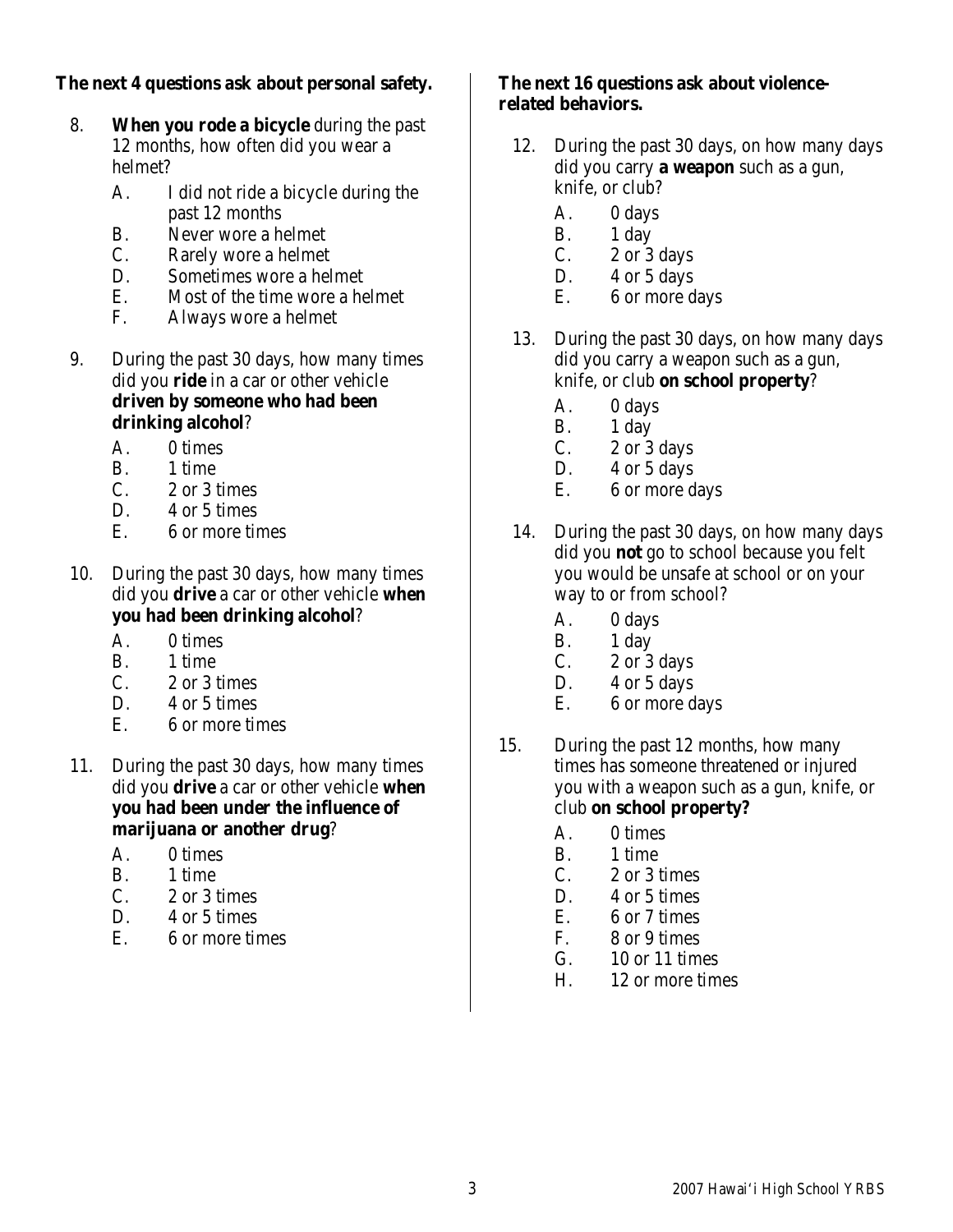- 16. During the past 12 months, how many times has someone stolen or deliberately damaged your property such as your car, clothing, or books **on school property**?
	- A. 0 times
	- B.  $1 \text{ time}$ <br>C.  $2 \text{ or } 3 \text{ t}$
	- C.  $2 \text{ or } 3 \text{ times}$ <br>D.  $4 \text{ or } 5 \text{ times}$
	- 4 or 5 times
	- E. 6 or 7 times
	- F. 8 or 9 times
	- G. 10 or 11 times
	- H. 12 or more times
- 17. During the past 12 months, how many times were you in a physical fight?
	- A. 0 times
	- B. 1 time
	- C. 2 or 3 times
	- D. 4 or 5 times
	- E. 6 or 7 times
	- F. 8 or 9 times
	- G. 10 or 11 times
	- H. 12 or more times
- 18. During the past 12 months, how many times were you in a physical fight in which you were injured and had to be treated by a doctor or nurse?
	- A. 0 times
	- B. 1 time
	- C. 2 or 3 times
	- D. 4 or 5 times
	- E. 6 or more times
- 19. During the past 12 months, how many times were you in a physical fight **on school property**?
	- A. 0 times
	- B. 1 time
	- C. 2 or 3 times
	- D. 4 or 5 times
	- E. 6 or 7 times
	- F. 8 or 9 times
	- G. 10 or 11 times
	- H. 12 or more times
- 20. During the past 12 months, did you have a boyfriend or girlfriend?
	- A. Yes
	- B. No
- 21. During the past 12 months, did your boyfriend or girlfriend ever hit, slap, or physically hurt you on purpose?
	- A. Yes
	- B. No
- 22. Have you ever been physically forced to have sexual intercourse when you did not want to?
	- A. Yes
	- B. No
- 23. During the past 12 months, how many times has someone tried to hurt you by hitting, punching, or kicking you while **on school property**?
	- A. 0 times
	- B. 1 time
	- C. 2 or 3 times
	- D. 4 or 5 times
	- E. 6 or 7 times
	- F. 8 or 9 times
	- G. 10 or 11 times
	- H. 12 or more times
	- 24. During the past 12 months, how many times has someone tried to hurt you by saying mean things to you (things that hurt your feelings) while **on school property**?
		- A. 0 times
		- B. 1 time
		- C. 2 or 3 times
		- D. 4 or 5 times
		- E. 6 or 7 times
		- F. 8 or 9 times
		- G. 10 or 11 times
		- H. 12 or more times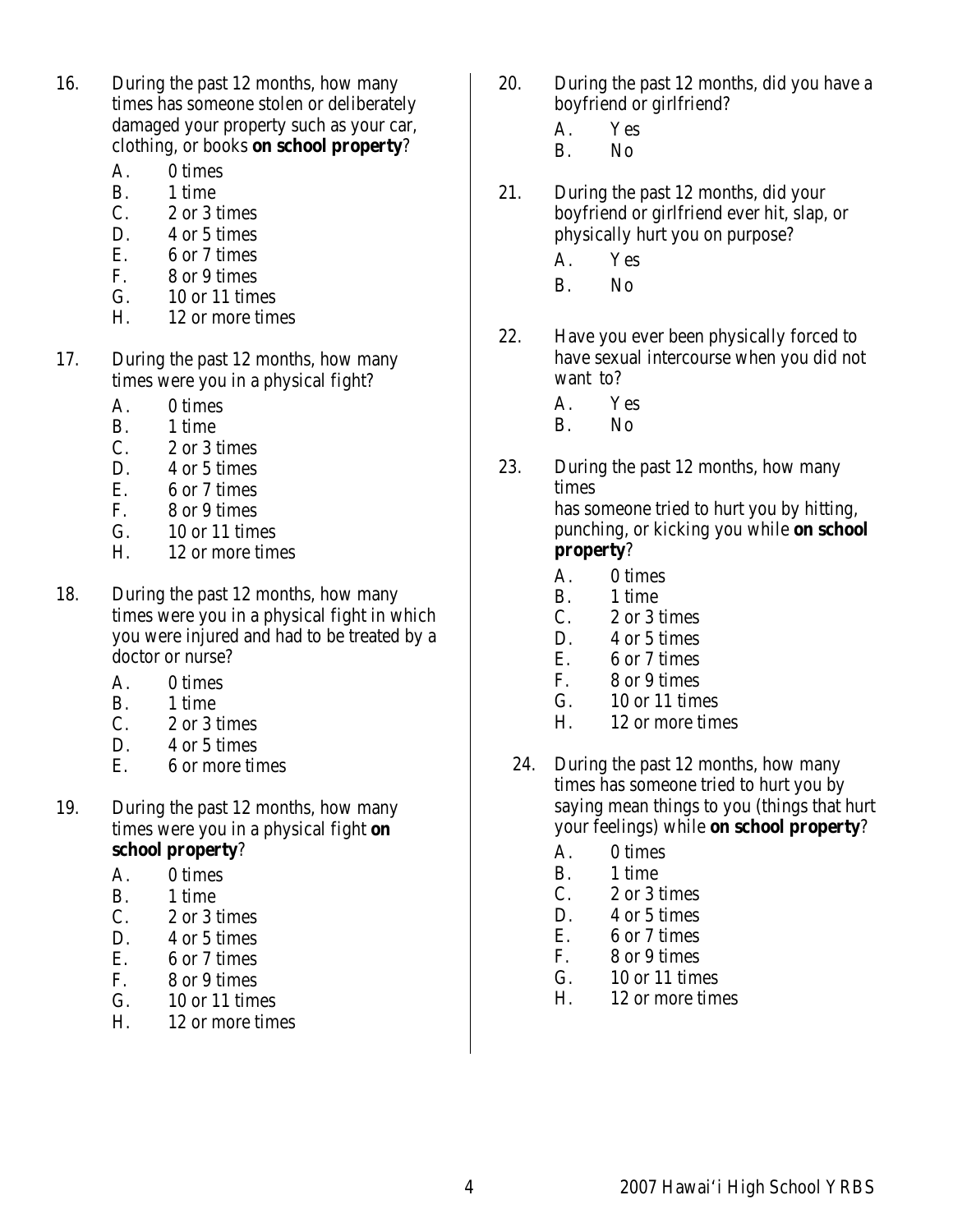- 25. During the past 12 months, how many times has someone tried to hurt you by saying mean things to you (things that hurt your feelings) while **on the internet or email**?
	- A. 0 times
	- B. 1 time
	- C. 2 or 3 times
	- D. 4 or 5 times
	- E. 6 or 7 times
	- F. 8 or 9 times
	- G. 10 or 11 times
	- H. 12 or more times
- 26. During the past 12 months, how many times have you been harassed because someone thought you were gay, lesbian, or bisexual?
	- A. 0 times
	- B. 1 time
	- C. 2 or 3 times
	- D. 4 or 5 times
	- E. 6 or 7 times
	- F. 8 or 9 times
	- G. 10 or 11 times
	- H. 12 or more times
- 27. Do you agree or disagree that harassment and bullying by other students is a problem at your school?
	- A. Strongly agree
	- B. Agree
	- C. Not sure
	- D. Disagree
	- E. Strongly disagree

**The next 5 questions ask about sad feelings and attempted suicide. Sometimes people feel so depressed about the future that they may consider attempting suicide, which is, taking some action to end their own life.**

- 28. During the past 12 months, did you ever feel so sad or hopeless almost every day for **two weeks or more in a row** that you stopped doing some usual activities?
	- A. Yes
	- B. No
- 29. During the past 12 months, did you ever **seriously** consider attempting suicide?
	- A. Yes
	- B. No
- 30. During the past 12 months, did you make a plan about how you would attempt suicide?
	- A. Yes
	- B. No
- 31. During the past 12 months, how many times did you actually attempt suicide?
	- A. 0 times
	- B. 1 time
	- C. 2 or 3 times
	- D. 4 or 5 times
	- E. 6 or more times
- 32. **If you attempted suicide** during the past 12 months, did any attempt result in an injury, poisoning, or overdose that had to be treated by a doctor or nurse?
	- A. **I did not attempt suicide** during the past 12 months
	- B. Yes
	- C. No

#### **The next 2 questions ask about tobacco use.**

- 33. During the past 30 days, on how many days did you smoke cigarettes?
	- A. 0 days
	- B. 1 or 2 days
	- C. 3 to 5 days
	- D. 6 to 9 days
	- E. 10 to 19 days
	- F. 20 to 29 days
	- G. All 30 days
- 34. During the past 12 months, did you ever try **to quit** smoking cigarettes?
	- A. I did not smoke during the past 12 months
	- B. Yes
	- C. No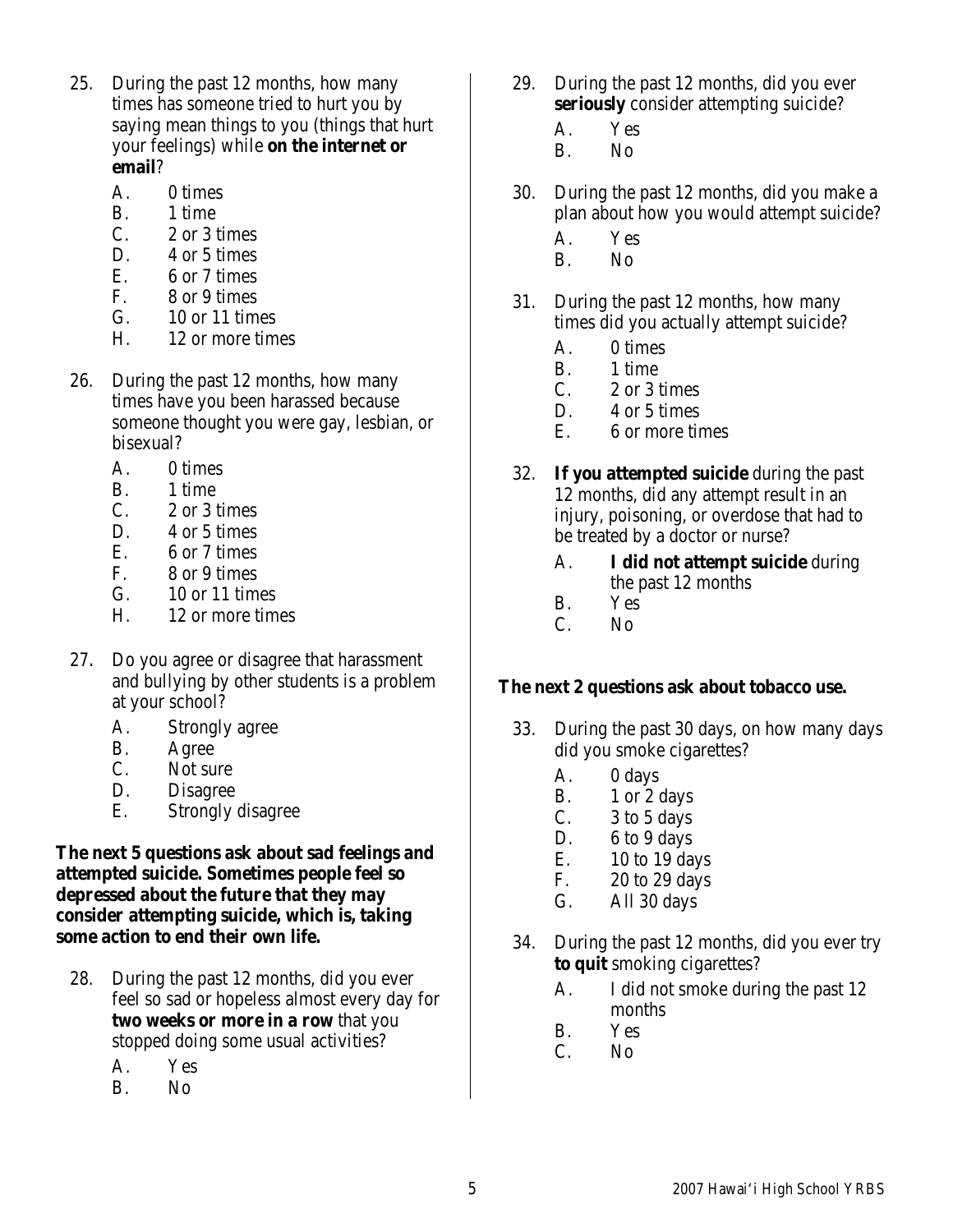**The next 7 questions ask about drinking alcohol. This includes drinking beer, wine, wine coolers, and liquor such as rum, gin, vodka, or whiskey. For these questions, drinking alcohol does not include drinking a few sips of wine for religious purposes.**

- 35. During your life, on how many days have you had at least one drink of alcohol?
	- A. 0 days
	- B. 1 or 2 days
	- C.  $3 \text{ to } 9 \text{ days}$
	- D. 10 to 19 days
	- E. 20 to 39 days
	- F. 40 to 99 days
	- G. 100 or more days
- 36. How old were you when you had your first drink of alcohol other than a few sips?
	- A. I have never had a drink of alcohol other than a few sips
	- B. 8 years old or younger
	- C. 9 or 10 years old
	- D. 11 or 12 years old
	- E. 13 or 14 years old
	- F. 15 or 16 years old
	- G. 17 years old or older
- 37. During the past 30 days, on how many days did you have at least one drink of alcohol?
	- A. 0 days
	- B. 1 or 2 days
	- C.  $3 \text{ to } 5 \text{ days}$
	- D. 6 to 9 days
	- E. 10 to 19 days
	- F. 20 to 29 days
	- G. All 30 days
- 38. During the past 30 days, on how many days did you have 5 or more drinks of alcohol in a row, that is, within a couple of hours?
	- A. 0 days
	- B. 1 day
	- C. 2 days
	- D. 3 to 5 days
	- E.  $6 to 9 days$
	- F. 10 to 19 days
	- G. 20 or more days
- 39. During the past 30 days, how did you **usually** get the alcohol you drank?
	- A. I did not drink alcohol during the past 30 days
	- B. I bought it in a store such as a liquor store, convenience store, supermarket, discount store, or gas station
	- C. I bought it at a restaurant, bar, or club
	- D. I bought it at a public event such as a concert or sporting event
	- E. I gave someone else money to buy it for me
	- F. Someone gave it to me
	- G. I took it from a store or family member
	- H. I got it some other way
- 40. During the past 30 days, on how many days did you have at least one drink of alcohol **on school property**?
	- A. 0 days
	- B. 1 or 2 days
	- $C.$  3 to 5 days
	- D. 6 to 9 days
	- E. 10 to 19 days
	- F. 20 to 29 days
	- G. All 30 days
- 41. During the past 30 days, what type of alcohol did you **usually** drink? (Select only **one** response.)
	- A. I did not drink alcohol during the past 30 days
	- B. I do not have a usual type
	- C. Beer
	- D. Malt beverages, such as Smirnoff, Bacardi Silver, or Hard Lemonade
	- E. Wine coolers, such as Bartles and Jaymes or Seagrams
	- F. Wine
	- G. Liquor, such as vodka, rum, scotch, bourbon, or whiskey
	- H. Some other type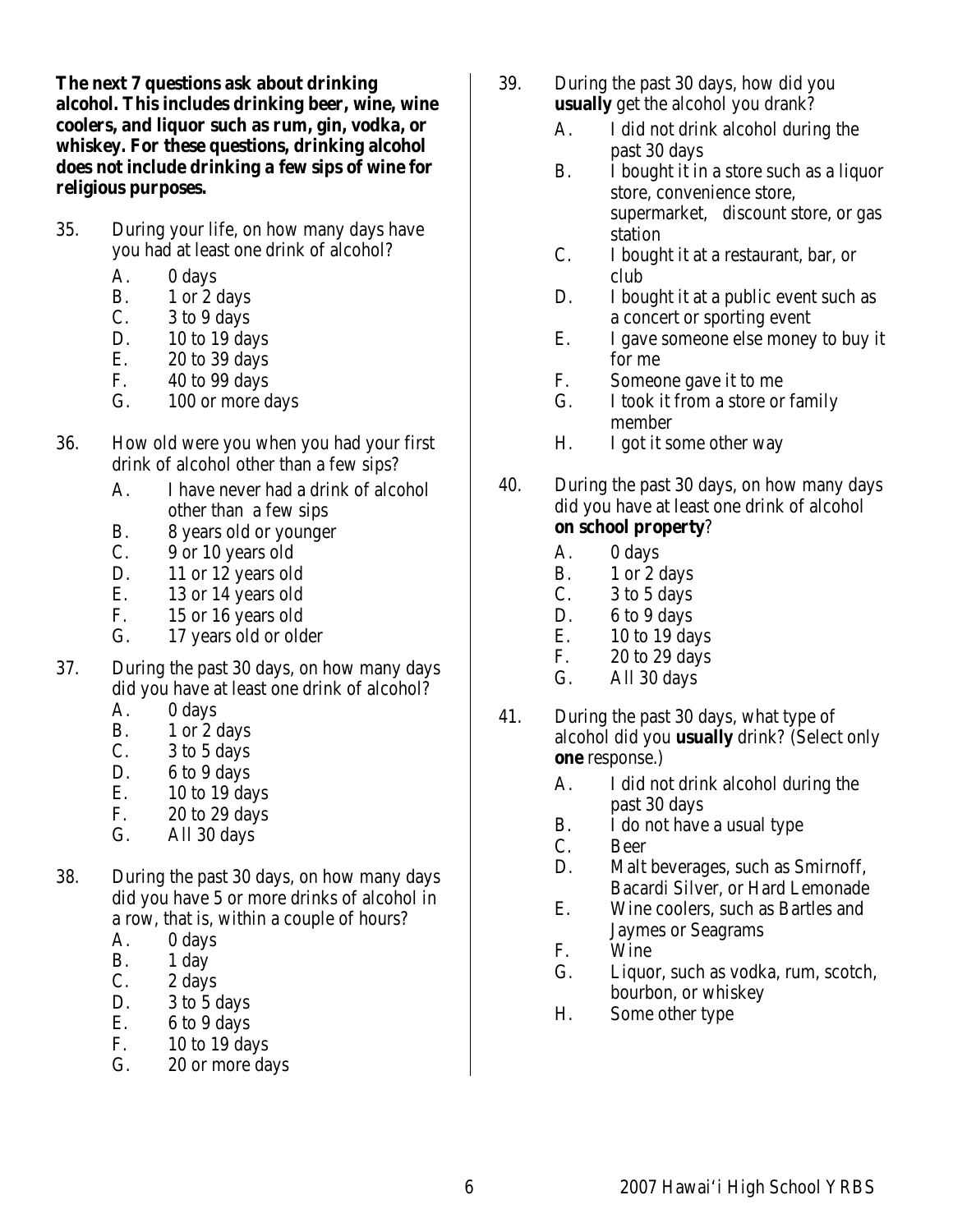**The next 4 questions ask about marijuana use. Marijuana also is called grass, pot, or** *pakal•l•.*

- 42. During your life, how many times have you used marijuana?
	- A. 0 times
	- B. 1 or 2 times
	- $C.$  3 to 9 times
	- D.  $10$  to 19 times
	- E. 20 to 39 times
	- F. 40 to 99 times
	- G. 100 or more times
- 43. How old were you when you tried marijuana for the first time?
	- A. I have never tried marijuana
	- B. 8 years old or younger
	- C. 9 or 10 years old
	- D. 11 or 12 years old
	- E. 13 or 14 years old
	- F. 15 or 16 years old
	- G. 17 years old or older
- 44. During the past 30 days, how many times did you use marijuana?
	- A. 0 times
	- B. 1 or 2 times
	- $C.$  3 to 9 times
	- D.  $10$  to 19 times
	- E.  $20 \text{ to } 39 \text{ times}$ <br>F.  $40 \text{ or more time}$
	- 40 or more times
- 45. During the past 30 days, how many times did you use marijuana on **school property**?
	- A. 0 times
	- B. 1 or 2 times
	- $C.$  3 to 9 times
	- D.  $10$  to 19 times
	- E. 20 to 39 times
	- F. 40 or more times

# **The next 9 questions ask about other drugs.**

- 46. During your life, how many times have you used **any** form of cocaine, including powder, crack, or freebase?
	- A. 0 times
	- B. 1 or 2 times<br>C. 3 to 9 times
	- 3 to 9 times
	- D. 10 to 19 times
	- E. 20 to 39 times
	- F. 40 or more times
- 47. During the past 30 days, how many times did you use **any** form of cocaine, including powder, crack, or freebase?
	- A. 0 times
	- B. 1 or 2 times
	- C. 3 to 9 times
	- D.  $10$  to 19 times
	- $E = 20$  to 39 times
	- F. 40 or more times
- 48. During your life, how many times have you sniffed glue, breathed the contents of aerosol spray cans, or inhaled any paints or sprays to get high?
	- A. 0 times
	- B. 1 or 2 times
	- C. 3 to 9 times
	- D.  $10$  to 19 times
	- E. 20 to 39 times
	- F. 40 or more times
- 49. During your life, how many times have you used **methamphetamines** (also called speed, crystal, crank, or ice)?
	- A. 0 times
	- B. 1 or 2 times
	- C. 3 to 9 times
	- D.  $10$  to 19 times
	- E. 20 to 39 times
	- F. 40 or more times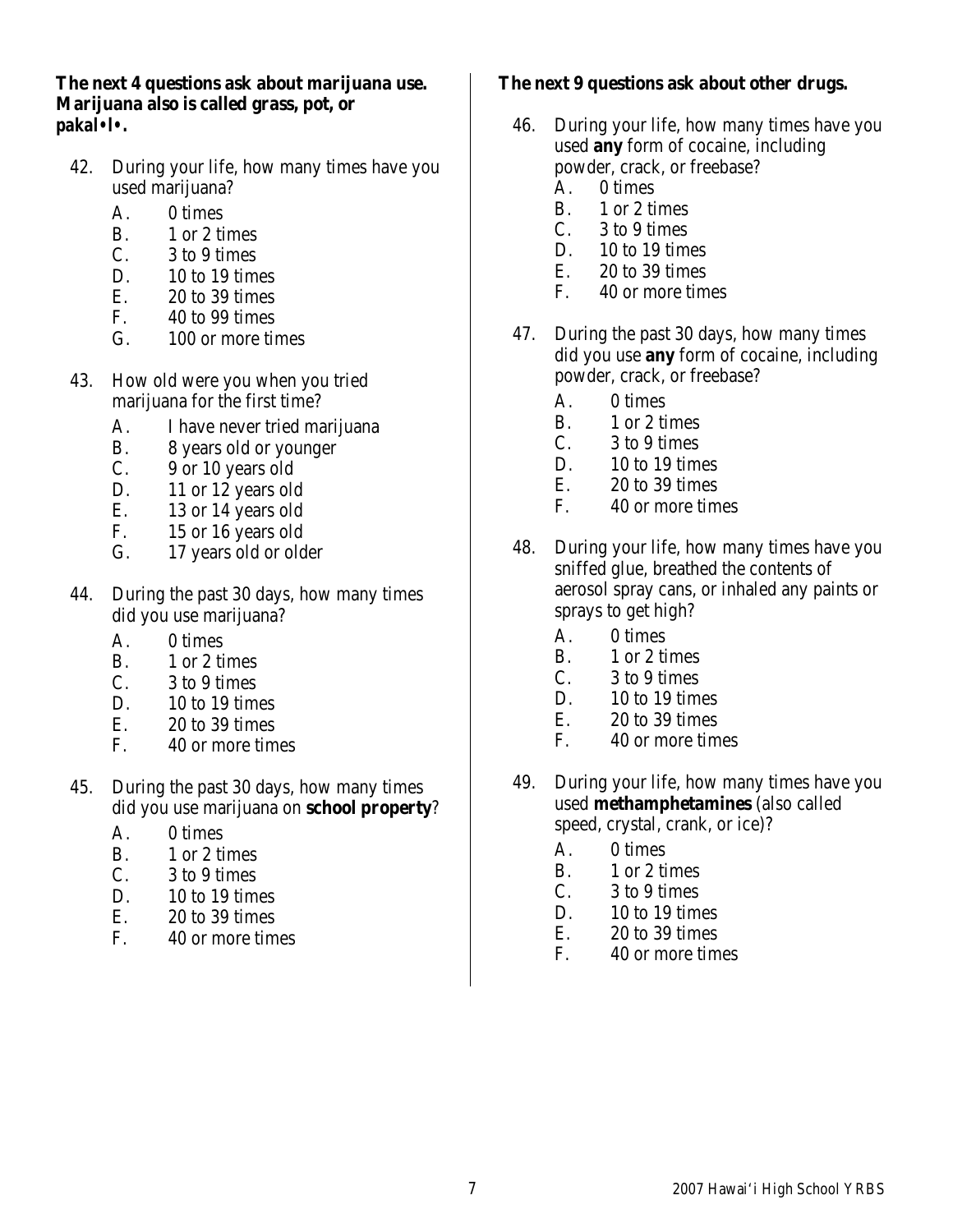- 50. During your life, how many times have you used **ecstasy** (also called MDMA)?
	- A. 0 times
	- B.  $1 \text{ or } 2 \text{ times}$ <br>C.  $3 \text{ to } 9 \text{ times}$
	- 3 to 9 times
	- D.  $10$  to 19 times
	- E.  $20 \text{ to } 39 \text{ times}$ <br>F.  $40 \text{ or more time}$
	- 40 or more times
- 51. During your life, how many times have you taken **steroid pills or shots** without a doctor's prescription?
	- A. 0 times
	- B.  $1 \text{ or } 2 \text{ times}$ <br>C.  $3 \text{ to } 9 \text{ times}$
	- 3 to 9 times
	- $D.$  10 to 19 times
	- E. 20 to 39 times
	- F. 40 or more times
- 52. During the past 12 months, has anyone offered, sold, or given you an illegal drug **on school property**?
	- A. Yes
	- B. No
- 53. During the past 30 days, how many times have you taken **over-the-counter drugs** to get high?
	- A. 0 times
	- B. 1 or 2 times
	- C.  $3$  to 9 times
	- D.  $10$  to 19 times
	- $E.$  20 to 39 times
	- F. 40 or more times
- 54. During the past 30 days, how many times have you taken a **prescription drug** such as OxyContin, Vicodin, tranquilizers, Valium, Xanax, and Ritalin without a doctor's prescription?
	- A. 0 times
	- B. 1 or 2 times
	- $C.$  3 to 9 times
	- D. 10 to 19 times
	- $E.$  20 to 39 times
	- F. 40 or more times

#### **The next 10 questions ask about sexual behavior.**

- 55. Have you ever had sexual intercourse?
	- A. Yes
	- B. No
- 56. How old were you when you had sexual intercourse for the first time?
	- A. I have never had sexual intercourse
	- B. 11 years old or younger
	- C. 12 years old
	- D. 13 years old
	- E. 14 years old<br>F. 15 years old
		- 15 years old
	- G. 16 years old
	- H. 17 years old or older
- 57. During your life, with how many people have you had sexual intercourse?
	- A. I have never had sexual intercourse
	- B. 1 person
	- C. 2 people
	- D. 3 people
	- E. 4 people
	- F. 5 people
	- G. 6 or more people
- 58. During the past 3 months, with how many people did you have sexual intercourse?
	- A. I have never had sexual intercourse
	- B. I have had sexual intercourse, but not during the past 3 months
	- C. 1 person
	- D. 2 people
	- E. 3 people
	- F. 4 people
	- G. 5 people
	- H. 6 or more people
- 59. Did you drink alcohol or use drugs before you had sexual intercourse the **last time**?
	- A. I have never had sexual intercourse
	- B. Yes C. No
	- N<sub>o</sub>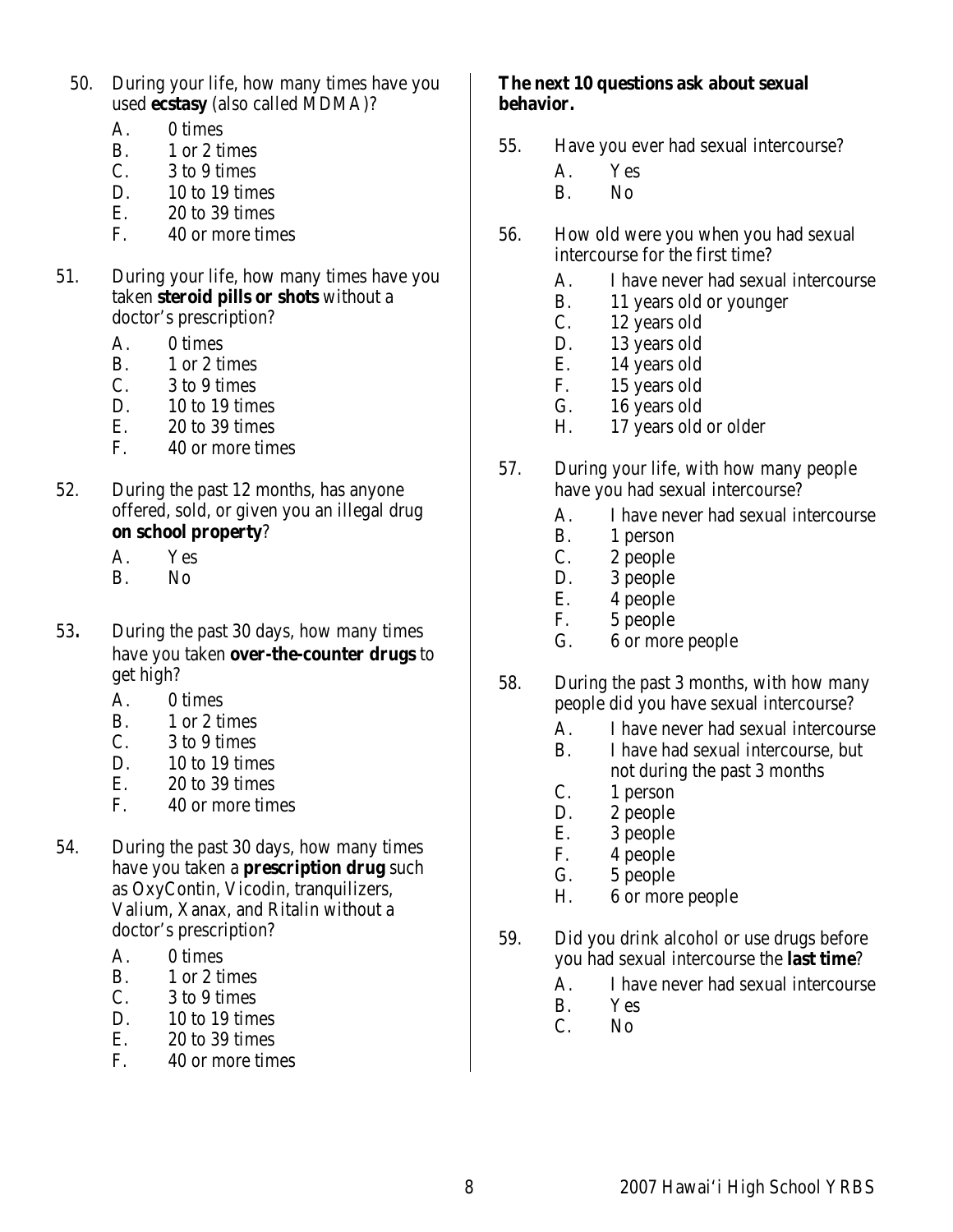- 60. The **last time** you had sexual intercourse, did you or your partner use a condom?
	- A. I have never had sexual intercourse
	- B. Yes<br>C. No
	- No.
	- 61. The **last time** you had sexual intercourse, what **one** method did you or your partner use to **prevent pregnancy**? (Select only **one** response.)
		- A. I have never had sexual intercourse
		- B. No method was used to prevent pregnancy
		- C. Birth control pills
		- D. Condoms
		- E. Depo-Provera (injectable birth control)
		- F. Withdrawal
		- G. Some other method
		- H. Not sure
	- 62. Have you ever had oral sex?
		- A. Yes
		- B. No
	- 63. Have you ever had anal sex?
		- A. Yes
		- B. No
	- 64. Who are you sexually attracted to?
		- A. Males
		- B. Females
		- C. Both males and females
		- D. I am not sexually attracted to anyone

# **The next 7 questions ask about body weight.**

- 65. How do **you** describe your weight?
	- A. Very underweight
	- B. Slightly underweight
	- C. About the right weight
	- D. Slightly overweight
	- E. Very overweight
- 66. Which of the following are you trying to do about your weight?
	- A. **Lose** weight
	- B. **Gain** weight
	- C. **Stay** the same weight
	- D. I am **not trying to do anything** about my weight
- 67. During the past 30 days, did you **exercise** to lose weight or to keep from gaining weight?
	- A. Yes
	- B. No
- 68. During the past 30 days, did you **eat less food, fewer calories, or foods low in fat** to lose weight or to keep from gaining weight?
	- A. Yes
	- B. No
- 69. During the past 30 days, did you **go without eating for 24 hours or more** (also called fasting) to lose weight or to keep from gaining weight?
	- A. Yes
	- B. No
- 70. During the past 30 days, did you **take any diet pills, powders, or liquids** without a doctor's advice to lose weight or to keep from gaining weight? (Do **not** include meal replacement products such as Slim Fast.)
	- A. Yes
	- B. No
- 71. During the past 30 days, did you **vomit or take laxatives** to lose weight or to keep from gaining weight?
	- A. Yes
	- B. No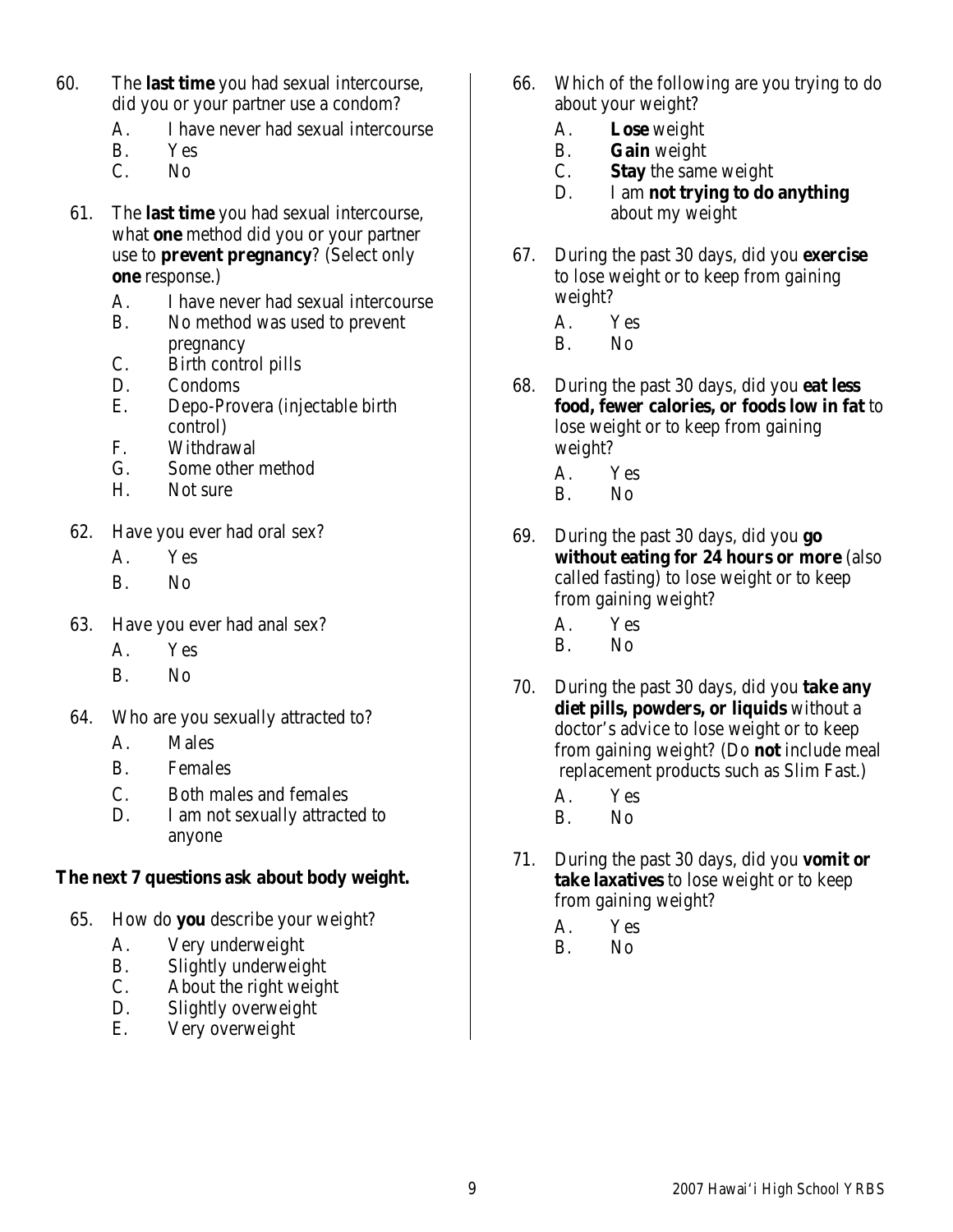**The next 8 questions ask about food you ate or drank during the past 7 days. Think about all the meals and snacks you had from the time you got up until you went to bed. Be sure to include food you ate at home, at school, at restaurants, or anywhere else.**

- 72. During the past 7 days, how many times did you drink **100% fruit juices** such as orange juice, apple juice, or grape juice? (Do **not** count punch, Kool-Aid, sports drinks, or other fruit-flavored drinks.)
	- A. I did not drink 100% fruit juice during the past 7 days
	- B. 1 to 3 times during the past 7 days
	- C. 4 to 6 times during the past 7 days
	- D. 1 time per day
	- E. 2 times per day
	- F. 3 times per day<br>G. 4 or more times
	- 4 or more times per day
- 73. During the past 7 days, how many times did you eat **fruit**? (Do **not** count fruit juice.)
	- A. I did not eat fruit during the past 7 days
	- B. 1 to 3 times during the past 7 days
	- C. 4 to 6 times during the past 7 days
	- D. 1 time per day
	- E. 2 times per day
	- F. 3 times per day
	- G. 4 or more times per day
- 74. During the past 7 days, how many times did you eat **green salad**?
	- A. I did not eat green salad during the past 7 days
	- B. 1 to 3 times during the past 7 days
	- C. 4 to 6 times during the past 7 days
	- D. 1 time per day
	- E. 2 times per day
	- F. 3 times per day
	- G. 4 or more times per day
- 75. During the past 7 days, how many times did you eat **potatoes**? (Do **not** count french fries, fried potatoes, or potato chips.)
	- A. I did not eat potatoes during the past 7 days
	- B. 1 to 3 times during the past 7 days
	- C. 4 to 6 times during the past 7 days
	- D. 1 time per day
	- E. 2 times per day
	- F. 3 times per day
	- G. 4 or more times per day
- 76. During the past 7 days, how many times did you eat **carrots**?
	- A. I did not eat carrots during the past 7 days
	- B. 1 to 3 times during the past 7 days
	- C. 4 to 6 times during the past 7 days
	- D. 1 time per day
	- E. 2 times per day
	- F. 3 times per day
	- G. 4 or more times per day
- 77. During the past 7 days, how many times did you eat **other vegetables**? (Do **not** count green salad, potatoes, or carrots.)
	- A. I did not eat other vegetables during the past 7 days
	- B. 1 to 3 times during the past 7 days
	- C. 4 to 6 times during the past 7 days
	- D. 1 time per day<br>E. 2 times per day
		- 2 times per day
	- F. 3 times per day
	- G. 4 or more times per day
- 78. During the past 7 days, how many times did you drink a can, bottle, or glass of soda or pop, such as Coke, Pepsi, or Sprite? (Do **not** include diet soda or diet pop.)
	- A. I did not drink soda or pop during the past 7 days
	- B. 1 to 3 times during the past 7 days
	- C. 4 to 6 times during the past 7 days
	- D. 1 time per day
	- E. 2 times per day
	- F. 3 times per day
	- G. 4 or more times per day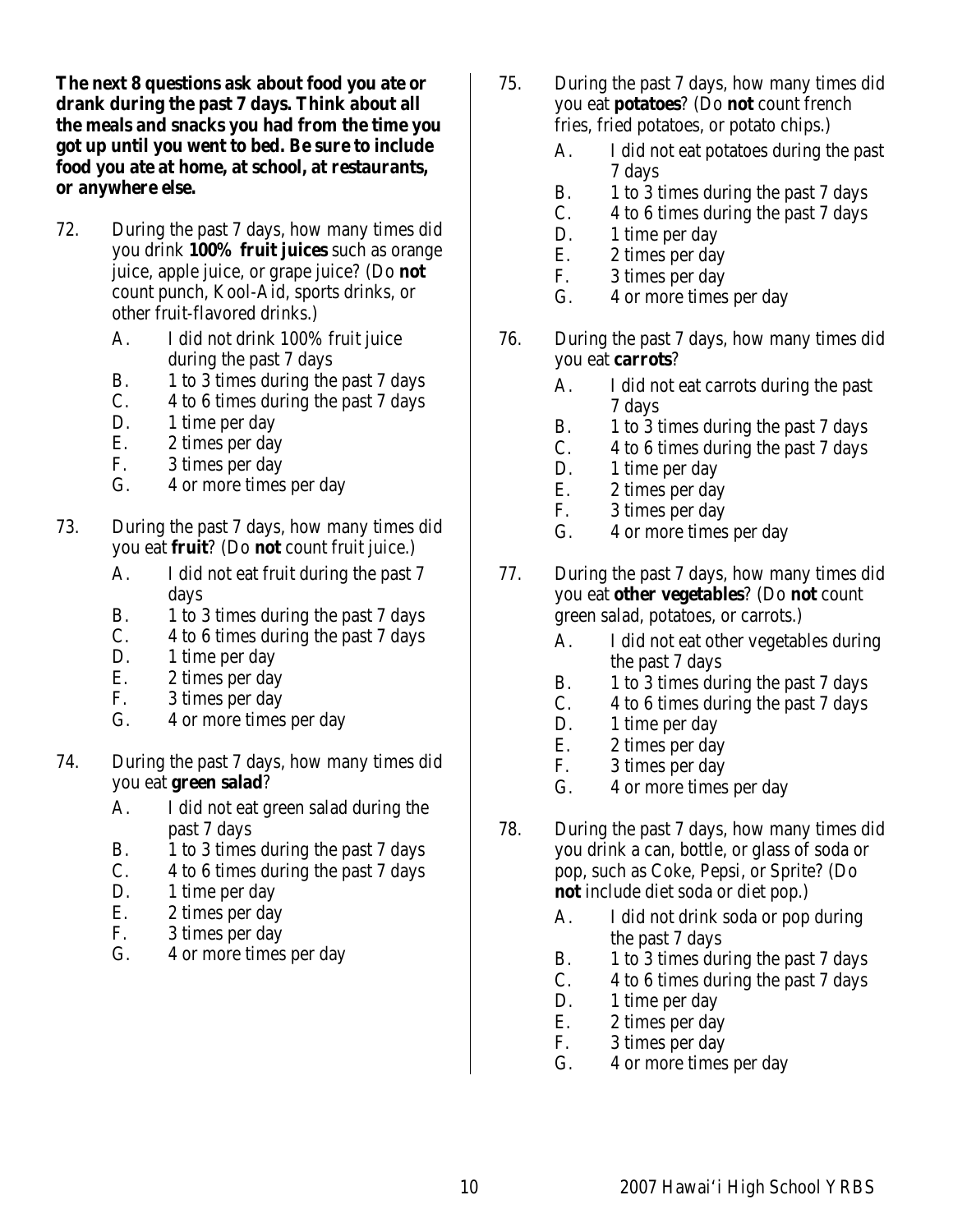- 79. During the past 7 days, how many **glasses of milk** did you drink? (Include the milk you drank in a glass or cup, from a carton, or with cereal. Count the half pint of milk served at school as equal to one glass.)
	- A. I did not drink milk during the past 7 days
	- B. 1 to 3 glasses during the past 7 days
	- C. 4 to 6 glasses during the past 7 days
	- D. 1 glass per day
	- E. 2 glasses per day
	- F. 3 glasses per day
	- G. 4 or more glasses per day
- 80. Have you ever been taught in school about how many fruits and vegetables you should eat each day?
	- A. Yes
	- B. No
	- C. Not sure

# **The next 5 questions ask about physical activity.**

- 81. During the past 7 days, on how many days were you physically active for a total of **at least 60 minutes per day**? (Add up all the time you spend in any kind of physical activity that increases your heart rate and makes you breathe hard some of the time.)
	- A. 0 days
	- B. 1 day
	- C. 2 days
	- D. 3 days
	- E. 4 days
	- F. 5 days
	- G. 6 days
	- H. 7 days
- 82. In an average week when you are in school, on how many days do you go to physical education (PE) classes?
	- A. 0 days
	- B. 1 day
	- C. 2 days
	- D. 3 days
	- $E.$  4 days
	- F. 5 days
- 83. During an average physical education (PE) class, how much time do you spend exercising or doing an activity other than standing or sitting still?
	- A. I do not take PE
	- B. Less than half of the class is usually spent exercising or doing an activity
	- C. About half of the class is usually spent exercising or doing an activity
	- D. More than half of the class is usually spent exercising or doing an activity
- 84. On an average school day, how many hours do you watch TV?
	- A. I do not watch TV on an average school day
	- B. Less than 1 hour per day
	- C. 1 hour per day
	- D. 2 hours per day
	- E. 3 hours per day
	- F. 4 hours per day<br>G. 5 or more hours
	- 5 or more hours per day
- 85**.** On an average school day, how many hours do you play video or computer games or use a computer for something that is not school work? (Include activities such as Nintendo, Game Boy, PlayStation, Xbox, computer games, and the Internet.)
	- A. I do not play video or computer games or use a computer for something that is not school work
	- B. Less than 1 hour per day
	- C. 1 hour per day
	- D. 2 hours per day
	- E. 3 hours per day
	- F. 4 hours per day
	- G. 5 or more hours per day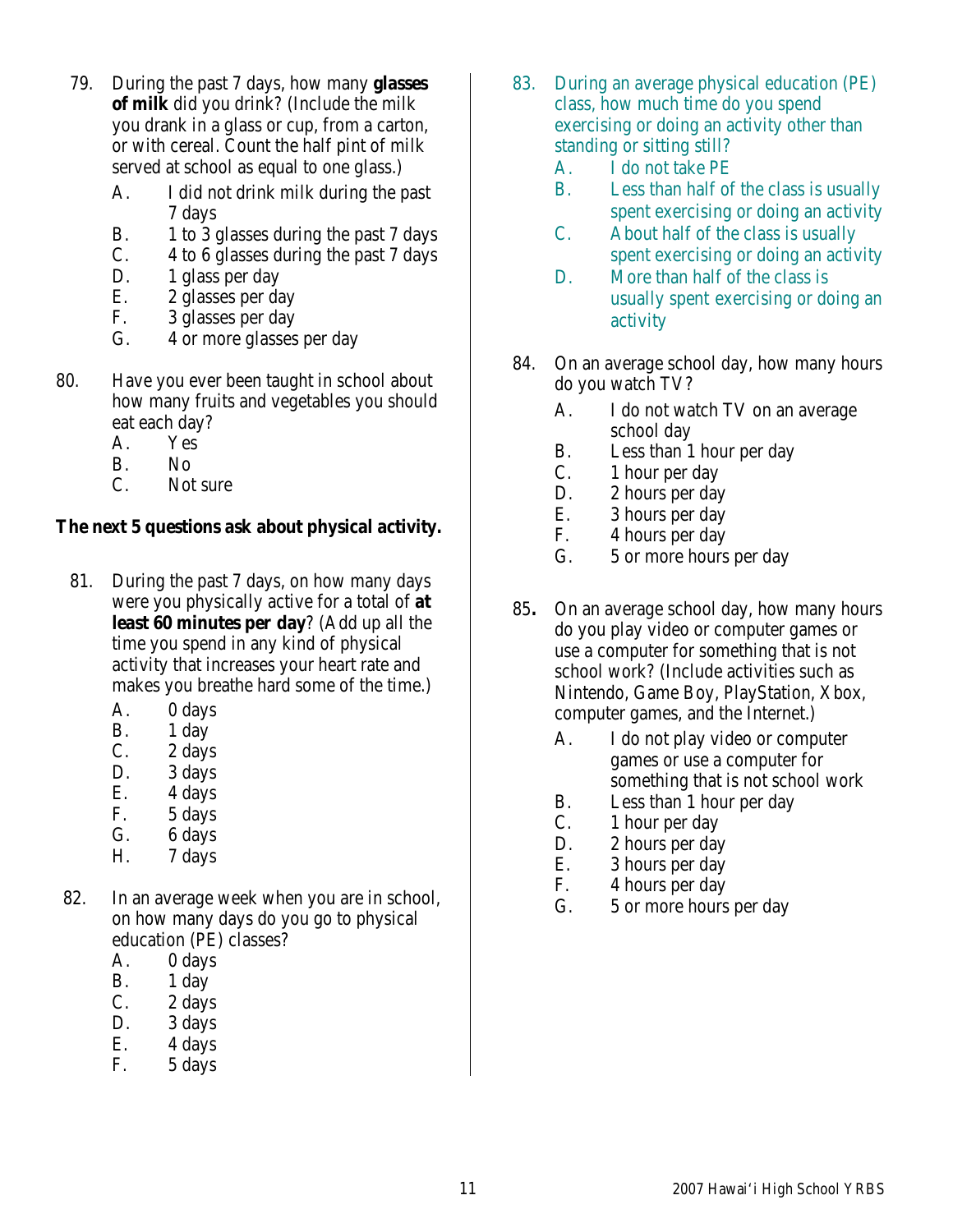## **The next 2 questions ask about asthma.**

- 86. Has a doctor or nurse ever told you that you have asthma?
	- A. Yes
	- B. No<br>C. Not
	- Not sure
- 87. Do you still have asthma?
	- A. I have never had asthma
	- B. Yes
	- C. No
	- D. Not sure

# **The next 12 questions ask about other health topics.**

- 88. Have you ever been taught about AIDS or HIV infection in school?
	- A. Yes
	- B. No
	- C. Not sure
- 89. Has a doctor or nurse ever discussed ways to prevent pregnancy with you?
	- A. Yes
	- B. No
	- C. Not sure
- 90. Has a doctor or nurse ever discussed ways to prevent sexually transmitted diseases (STDs) and AIDS or HIV infection with you?
	- A. Yes
	- B. No
	- C. Not sure
- 91. Have your parents or other adults in your family ever talked with you about what they expect you to do or not to do when it comes to sex?
	- A. Yes
	- B. No
	- C. Not sure
- 92. Outside of school, is there an adult you can talk to about things that are important to you?
	- A. Yes
	- B. No
- 93. Besides your parents, how many adults would you feel comfortable seeking help from if you had an important question affecting your life?
	- A. 0 adults
	- B. 1 adult
	- C. 2 adults
	- D. 3 adults<br>E. 4 adults
	- 4 adults
	- F. 5 or more adults
	- 94. How likely is it that you will complete high school?
		- A. Definitely will not
		- B. Probably will not
		- C. Probably will
		- D. Definitely will
		- E. Not sure
	- 95. How likely is it that you will complete a post high school program such as a vocational training program, military service, community college, or 4-year college?
		- A. Definitely will not
		- B. Probably will not<br>C. Probably will
		- Probably will
		- D. Definitely will
		- E. Not sure
	- 96. Do you have a driver's license?
		- A. Yes
		- B. No